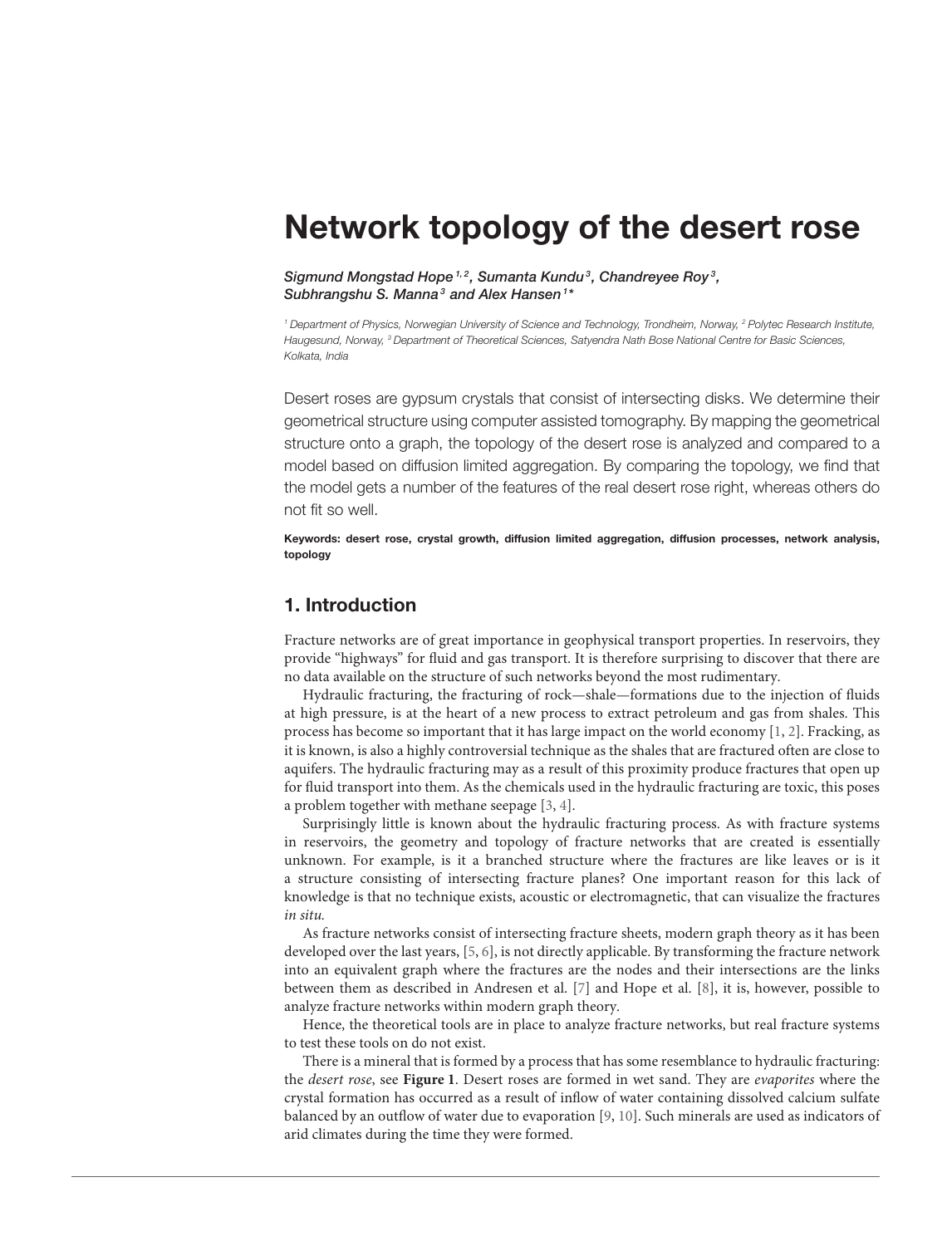

<span id="page-1-0"></span>

<span id="page-1-1"></span>The gypsum crystals of desert roses contain grains of silica sand [\[9\]](#page-6-8). Typically 50–70 % of the weight of a desert rose is gypsum [\[11\]](#page-6-10). Analysis reveals a higher concentration of silicon in the core of desert roses, compared to the peripheral parts, suggesting that the disks grow from seeds of silicon [\[9\]](#page-6-8).

The fact that desert roses are rarely encountered in the holocene deposits [\[9\]](#page-6-8) indicates a formation time longer than the 10,000 year age of the holocene deposits.

The kinship with hydraulic fracturing comes from the following observations. In hydraulic fracturing the fracture surfaces form equipotential surfaces for the injected fluid pressure. This pressure generates stresses in the rock and as a result, the fractures grow. One may view crystal growth in sand as a fracture process. The sand grains are unconsolidated, but are kept together by capillary forces due to the surrounding fluid [\[12\]](#page-6-11). The formation and subsequent growth of a crystal creates surfaces in the sand, and these surfaces are fracture surfaces as they are surfaces created by breaking open contacts between the sand grains. The difference to the hydraulic fracturing process, however, lies in the different boundary conditions at the fracture surfaces; whereas the pressure is given at the fracture surfaces in the hydraulic fracture process, it is the deformation which is given at the fracture surfaces in the desert rose formation process.

The difference in the boundary conditions at the fracture surfaces between the two processes results in the shapes of the fractures being different. However, it is not possible to compare the branching of the fractures in the two processes, i.e., the creation of new fractures different from the old ones. To our knowledge, the details of the branching occurring in hydraulic fracture have not been studied systematically. In computational studies based on a discrete element method [\[13\]](#page-6-12), branching is caused by local strength variations in the material that is fracturing and proceeds by tip splitting. However, the medium was in this case two-dimensional, and it is not known whether this would be the dominating process in three dimensions. The alternative to tip splitting is that new fractures nucleate on the surface of existing fractures. In the desert rose growth process, nucleation of new crystals on the surface of existing crystals is the dominating mechanism [\[9\]](#page-6-8).

The geometry and topology of desert roses are interesting in their own right and not only as a proxy for hydraulic fracturing. The complex desert rose shape is not the only way that gypsum crystallizes. Depending on the conditions under which this happens, the kind of crystalline structure which is found will reflect this and, hence, act as an indicator of these conditions at the time the crystals were formed [\[10\]](#page-6-9). It is therefore important to understand the precise mechanism that leads to the desert rose shape.

In the present study, we have identified the geometrical structure of a desert rose, see **[Figure 1](#page-1-0)**, by using medical computer assisted tomographic (CT) scanning. Using the method described in Andresen et al. [\[7\]](#page-6-6) for two-dimensional fracture networks and in Hope et al. [\[8\]](#page-6-7) for three-dimensional fracture networks, we have mapped the geometrical structure onto a graph which we then have analyzed using the tools of modern graph (network) theory [\[5,](#page-6-4) [6\]](#page-6-5). We show the graph based on the desert rose of **[Figure 1](#page-1-0)** in **[Figure 2](#page-1-1)**.

We have then constructed a stochastic growth model for the evolution of desert roses based on new crystals forming on the existing ones through a nucleation process. By mapping the ensuing computer-generated structure onto the graph as for the scanned desert roses, we are able to compare the model with the real structure quantitatively. We are therefore able to judge how well the model reproduces the real structure.

We note how this program has some similarities with the introduction of fractals in the eighties [\[14\]](#page-6-13). This concept made it possible to characterize complex landscapes quantitatively and as a consequence, be able to construct stochastic models that would be of such quality that they could be used by the motion picture industry [\[15\]](#page-6-14). We note that whereas the measurement of fractal dimensions requires large structures over many length scales, the measurement of graph properties do not require large structures.

In the next section, we describe our use of a medical CT scanner for recording the structure of the desert rose seen in **[Figure 1](#page-1-0)**. We then go on to present our stochastic model for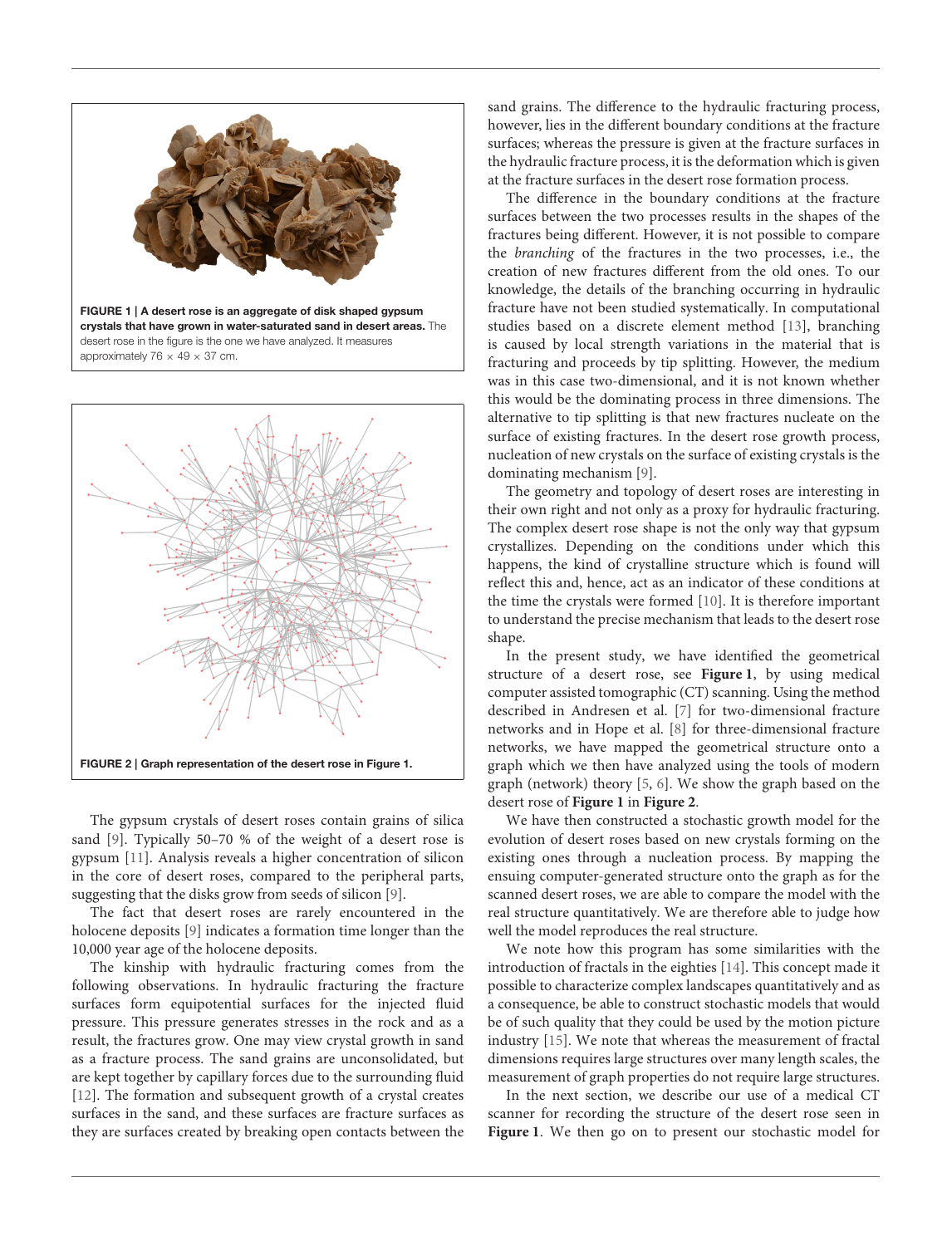

<span id="page-2-0"></span>the formation and growth of desert roses in Section 3. Section 4 presents the graph theoretical analysis of both the scanned desert rose and of the stochastically generated desert roses from our model and in Section 5 we present the results. We end by presenting our conclusions.

# 2. Computer Assisted Tomographic Scanning and Analysis of a Desert Rose

The basis for our analysis is the desert rose from Morocco, shown in **[Figure 1](#page-1-0)**. It measures approximately  $76 \times 49 \times 37$  cm.

Using a medical CT scanner we register cross-sections of the desert rose. For each cross-section the different disks and their connections are identified. By following the different disks through all cross-sections in which they appear, a full mapping of all disks and their connections is obtained. The process of following disks through several cross-sections to determine if they are connected is illustrated in **[Figure 3](#page-2-0)**.

The process is done manually and we do not rule out the possibility of errors both in interpreting the images and in the registration process. Especially in the case of the smallest disks which are grouped together on larger disks, as seen on disks in the center of **[Figure 1](#page-1-0)**, it is likely that not all of these disks have been registered. Larger disks are all registered, but there may be some uncertainties about their connections. This is the case in areas where several disks grow together, which may make it difficult to determine the extent of the different disks.

Once the disks have been identified, the structure is mapped onto a graph [\[7,](#page-6-6) [8\]](#page-6-7). This is done by identifying each disk as a node and placing a link between disks (nodes) that intersect each other. The ensuing nodes-and-links structure is the graph which is analyzed. We identified 402 disks and 679 intersections between different disks, giving rise to the graph shown in **[Figure 2](#page-1-1)**.

# 3. Stochastic Desert Rose Model

In this section, we describe our model for desert rose growth. From visual inspection of the desert roses, we note that although the disks are compact, the structure as a whole is not and that there is not much variance in the size of the disks it consists of. Roughly, the variance is of the order of a magnitude.

The fact that the disks do not vary much in size wherever they are situated in the structure indicates that the growth of

the disks is slow enough so that gradients in the calcium sulfate concentration outside the disks is not important. On the other hand, the number of disks is of the order of a few hundred and they form an open structure. This indicates that disk nucleation is a rare event. One may then think of two possible scenarios: the first scenario would be that the structures on which the disks nucleate are already in place in the sand. The disks would then grow from each nucleus and then merge into the desert rose structure. This scenario does, however, not explain why there is such a great variance in the sizes of the desert roses that are found. The second scenario is that the structures on which the disks nucleate also diffuse, but with a very low concentration. The nucleation of new disks would then be a diffusion-limited aggregation process (DLA) which creates open (even fractal) structures. Hence, we base our model on the DLA model of Witten and Sanders [\[16\]](#page-6-15).

Particles on which the disks will eventually nucleate execute diffusive motion, i.e., perform random walks, starting from far enough distances from the growing aggregate. Once a particle is within the close proximity of the desert rose, it lands on the growing structure in the form of a two-dimensional circular disk of variable radius R. Each disk is placed such that its center lies on a previously placed disk and its orientation is selected randomly with uniform probability.

In order to model the disks having some variation on their radii, they are drawn from a power law probability distribution  $p(R) \sim R^{-1}.$  To implement this procedure, uniformly distributed random numbers  $x_i$  within  $-1 < x_i < 1$  are generated and the radii  $R_i = 10^{\beta x_i}$  are assigned. Consequently, the distribution of radii assumes  $p(R) \sim R^{-1}$  form within the range  $10^{-\beta}$  to  $10^{\beta}$ .

When  $\beta = 0$ , all radii are equal. With  $\beta = 0.8$ , the ratio between the largest and the smallest disk will be of the order of 40 and with  $\beta = 1.2$ , the ratio is around 250. Hence, we will be able to investigate the influence of the disk size distribution on the ensuing disk structure.

The first disk with radius  $R_1$  is placed on the xy-plane with center at the origin. At an arbitrary stage, let there be  $n$  disks in the cluster. To add the next  $(n + 1)$ th disk, a random walker is released on the surface of an imaginary sphere with its center at the origin, whose radius is sufficiently large to encompass the entire desert rose. It is then allowed to perform a random walk in three-dimensional space. A "sphere of influence" of radius R is imagined to be associated with every disk in the desert rose. When the incoming diffusive particle penetrates such a sphere, it is stopped instantly, and this particular disk is selected. The center of the  $(n + 1)$ th disk with radius  $R_{n+1}$  is then placed at a randomly selected point on the surface of this disk and is assigned a random orientation in space. The precise value of  $R_{n+1}$ is drawn from the probability distribution  $p(R)$ . Occasionally, it may happen that the random walker enters within the common space of intersection of more than one sphere; in that case we select a disk randomly among them and place the new disk on its surface.

Crystal "growth" is executed in the following way: Once a disk in the growing desert rose is chosen, a random point is selected on that disk with coordinates  $[x_c^{(n+1)}, y_c^{(n+1)}, z_c^{(n+1)}]$  and the center of the  $(n + 1)$ th disk is placed at this point. Next, the new disk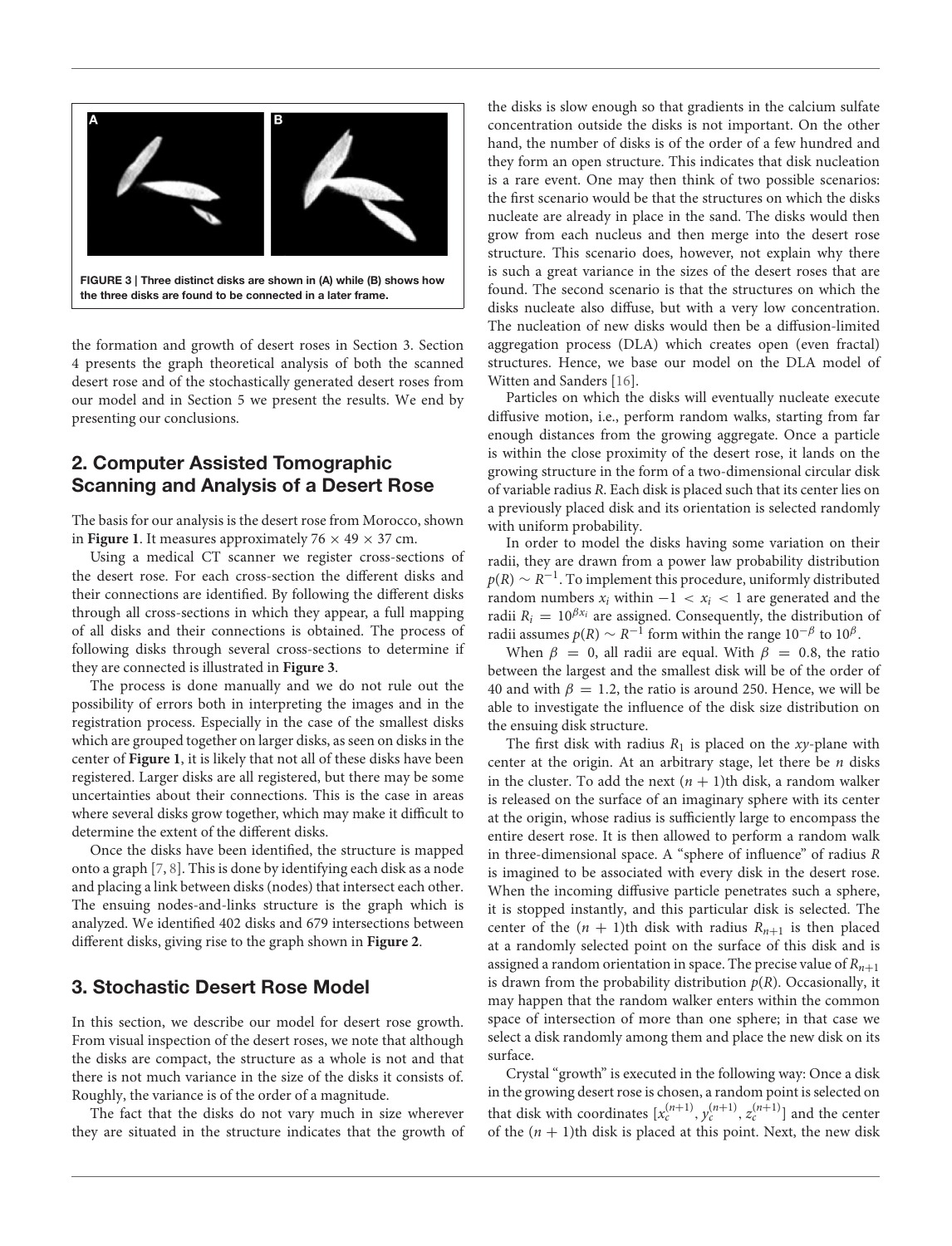is given a random orientation by choosing three Euler angles  $(\phi, \theta, \psi)$  randomly. The sequence of rotations is the following:

- (i) The first rotation is by an angle  $\phi$  in the range [0,  $2\pi$ ] about the z−axis,
- (ii) the second rotation is by an angle  $\theta$  in the range  $[0, \pi]$  about the new x− axis, and
- (iii) the third rotation is by an angle  $\psi$  in the range [0,  $2\pi$ ] about the new z−axis.

If the three rotation matrices corresponding to the three Euler angles be denoted by D, C, and B, respectively, then the general rotation is given by  $A = BCD$ . Therefore, each disk is characterized by its center coordinates  $(x_c, y_c, z_c)$ , three Euler angles  $(\phi, \theta, \psi)$ , and the radius (R). We note that the direction cosines  $(a, b, c)$  of the normal to the plane of the disk are obtained by the elements of the third column of the rotation matrix A.

From the network a graph is constructed by representing disks as nodes and linking nodes representing connected disks.

There exists a connection between any two disks if they intersect each other. Whether two disks  $i$  and  $j$  have an intersection or not can be detected by checking the following two conditions:

- 1.  $|\mathcal{C}_i \mathcal{C}_j| \leq (R_i + R_j)$ , where  $\mathcal{C}_i$  and  $\mathcal{C}_j$  are the centers of the disk  $i$  and  $j$ , respectively. This means that the distance between the center of the two disks must be less than or equal to the sum of their individual radii.
- 2.  $\mathcal{D}_i \leq R_i$  and  $\mathcal{D}_j \leq R_j$ , where  $\mathcal{D}_i$  is the perpendicular distance from the line of intersection of the two planes containing the disks to the center of disk i and  $\mathcal{D}_j$  is that of disk j.

If both conditions are satisfied simultaneously then there is an intersection between the two disks. If one or both conditions are not met, there is no intersection between the two disks.

## 4. Network Analysis

The following gives a brief presentation of how the networks are analyzed, based on Hope et al. [\[8\]](#page-6-7).

By transforming the desert rose structure into a graph representation, they can be analyzed using methods from modern network science. The transform used, was introduced for fracture networks by Andresen et al. [\[7\]](#page-6-6), and applied to three-dimensional fracture networks by Hope et al. [\[8\]](#page-6-7). As shown in **[Figure 4](#page-3-0)**, each disk is defined as a node and nodes are linked if they represent intersecting disks.

The properties of a given network are useful to compare against a random version of the same network [\[6\]](#page-6-5). For such a comparison, a fully random model [\[17\]](#page-6-16) with the same number of nodes and links is used.

A measure of the local connectivity of a network is the clustering coefficient. The coefficient  $C_i$  gives the ratio between the number of connections between the  $k_i$  neighbors of node i and the  $k_i(k_i-1)/2$  possible ways they could be connected [\[5,](#page-6-4) [18\]](#page-6-17). In the case where  $k_i < 2$ ,  $C_i = 0$  [\[19\]](#page-6-18).

A global network coefficient, C, is defined as the average of all local clustering coefficients, giving



<span id="page-3-0"></span>
$$
C = \frac{1}{N} \sum_{i=1}^{N} C_i = \frac{1}{N} \sum_{i=1}^{N} \frac{2K_i}{k_i(k_i - 1)}.
$$
 (1)

where N is the number of nodes in the network and  $K_i$  is the number of connections between node *i*'s neighbors [\[5\]](#page-6-4).

A measure of the long range connectivity of the network is the characteristic path length, L. Based on the shortest path,  $d_{ii}$ , between nodes  $i$  and  $j$ , i.e., the path with the fewest links traversed, the characteristic path length can be defined as [\[18,](#page-6-17) [20\]](#page-6-19)

$$
L = \frac{1}{N(N-1)} \sum_{(i,j)\in N, \ i \neq j} d_{ij}.
$$
 (2)

A measure of the degree mixing is the assortativity coefficient r [\[21\]](#page-6-20). The coefficient can be expressed as follows

$$
r = \frac{M^{-1} \sum_{i} k_{1i} k_{2i} - [M^{-1} \sum_{i} \frac{1}{2} (k_{1i} + k_{2i})]^2}{M^{-1} \sum_{i} \frac{1}{2} (k_{1i}^2 + k_{2i}^2) - [M^{-1} \sum_{i} \frac{1}{2} (k_{1i} + k_{2i})]^2},
$$
 (3)

where  $k_{1i}$  and  $k_{2i}$  are the degrees of the nodes linked by the *i*th link and M is the number of links [\[21\]](#page-6-20). Assortative mixing is indicated by  $r > 0$ , while  $r < 0$  indicate dissasortative mixing.

The variance of the assortative coefficient for a single sample can be found by the jackknife estimate

<span id="page-3-1"></span>
$$
\sigma_j^2 = \frac{M-1}{M} \sum_{i=1}^{M} [r_i - r]^2, \qquad (4)
$$

where  $r_i$  is the assortative coefficient calculated while excluding the ith link [\[19,](#page-6-18) [22\]](#page-6-21).

#### 5. Results and Discussion

The graph properties of the desert rose are shown in **[Table 1](#page-4-0)**. The clustering coefficient is an order of magnitude larger for the desert rose than for the random graph, while the characteristic path length is similar to that of the random graph, indicating a small-world network [\[18\]](#page-6-17).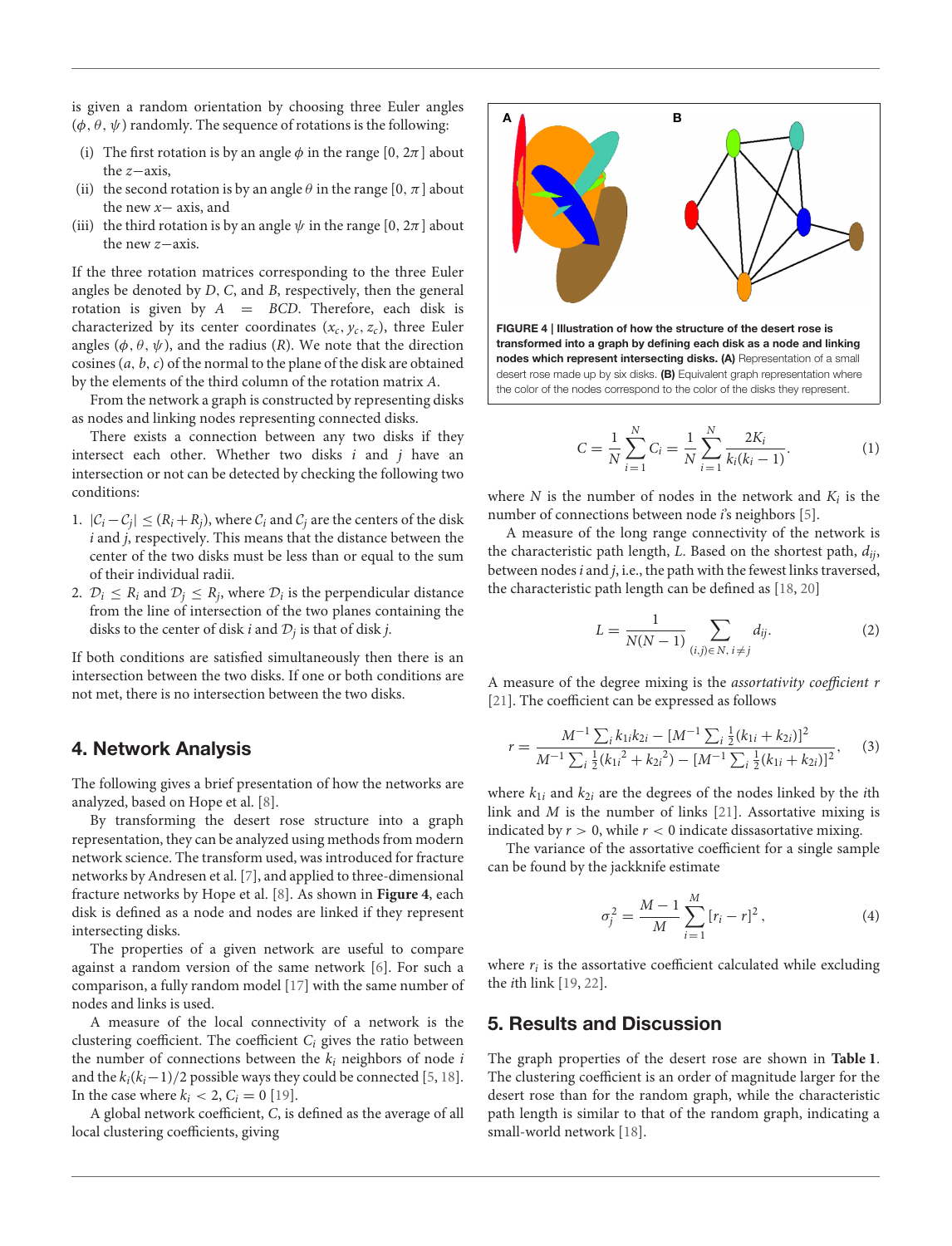<span id="page-4-0"></span>TABLE 1 | Average values of the number of nodes, links, maximum degree  $k_{max}$ , average degree  $\langle k \rangle$ , clustering coefficient C, clustering coefficient for random networks C<sub>RA</sub>, characteristic path length L, characteristic path length for random networks L<sub>RA</sub>, assortativity coefficient r with its standard deviation  $\sigma_r$  for the desert rose and the desert rose model with four values of the parameter  $\beta$ .

|                |              | Links | k <sub>max</sub> | $\langle k \rangle$ | C    | $c_{BA}$ | L    | L <sub>RA</sub> |         | $\sigma$ r |
|----------------|--------------|-------|------------------|---------------------|------|----------|------|-----------------|---------|------------|
| <b>Network</b> | <b>Nodes</b> |       |                  |                     |      |          |      |                 |         |            |
| Desert rose    | 402          | 679   | 25               | 3.38                | 0.23 | 0.008    | 5.62 | 5.21            | $-0.29$ | 0.027      |
| $\beta = 0.0$  | 402          | 4811  | 57               | 23.9                | 0.55 | 0.060    | 3.79 | 2.17            | 0.53    | 0.074      |
| $\beta = 0.8$  | 402          | 2280  | 86               | 11.3                | 0.60 | 0.028    | 3.29 | 2.75            | $-0.11$ | 0.051      |
| $\beta = 1.0$  | 402          | 1878  | 87               | 9.35                | 0.54 | 0.023    | 3.31 | 2.95            | $-0.18$ | 0.048      |
| $\beta = 1.2$  | 402          | 1592  | 89               | 7.92                | 0.47 | 0.019    | 3.32 | 3.15            | $-0.24$ | 0.046      |
|                |              |       |                  |                     |      |          |      |                 |         |            |

Results for the models are based on at least 10,000 samples and  $\sigma_r$  is calculated from the variance in r for the different samples. For the desert rose  $\sigma_r$  is calculated using the jackknife method in Equation [\(4\)](#page-3-1).



<span id="page-4-1"></span>The desert rose has an assortativity coefficient of −0.29. As such the graph shows dissasortative degree mixing, which is typical of both technological and biological networks [\[19\]](#page-6-18).

In the case of desert rose model, the assortativity coefficient is positive when all the disks have unit radii. This is in contrast to the network behavior of the real desert rose. When the width of the distribution of radii  $p(R)$  is increased, a change is observed in the degree mixing. For  $\beta = 0.8, 1.0,$  and 1.2 the assortativity coefficient is found to be negative as shown in **[Table 1](#page-4-0)**.

Previous studies of two-dimensional fracture networks have shown a strong connection between fracture size and the degree of the corresponding node [\[8,](#page-6-7) [23\]](#page-6-22). This follows from the chance of connecting with other fractures increases with the size of



<span id="page-4-2"></span>the fractures. We see the same effect here in **[Figure 5](#page-4-1)**. Here we plot the average degree  $\langle k \rangle$  as a function of disk radius, R. Asymptotically, the data are consistent with  $\langle k \rangle \sim \exp(0.2R)$ for  $\beta = 1.0$ . The reason for this behavior is the following: our model is based on the DLA process and it is assumed that each disk in the cluster has a "sphere of influence" of the same radius as the disk itself. When the incoming diffusive particle penetrates such a sphere, it selects that disk as nucleation site. This creates a new node in the graph with a link to the disk that was chosen as a nucleation site. As the probability of a particle to enter the "sphere of influence" of a given disk increases with the radius of the disk, so does the probability that a link is formed to the node that represents that particular disk in the graph. We observe visually that the same holds true for the disks in the desert rose model—the larger they are, the more likely they are to connect with other disks. Using a single size for all disks is likely to result in many disks connecting to the same number of other disks. For such a network, it is not surprising that nodes tend to link to other nodes with similar degree.

The assortativity coefficient of the model changes sign from positive to negative for  $\beta$  as  $\beta$  is increased. We show this in **[Figure 6](#page-4-2)**. The data points follow closely the fit  $r(\beta) = 0.305$  – 0.537 $\beta$  leading to  $r(\beta) = 0$  for  $\beta = 0.57$ . We expect the assortativity coefficient to decrease with increasing  $\beta$  for the following reason. With increasing  $\beta$ , the largest disks become even larger. At the same time, the number of small disks is much larger than the number of large disks due to the character of the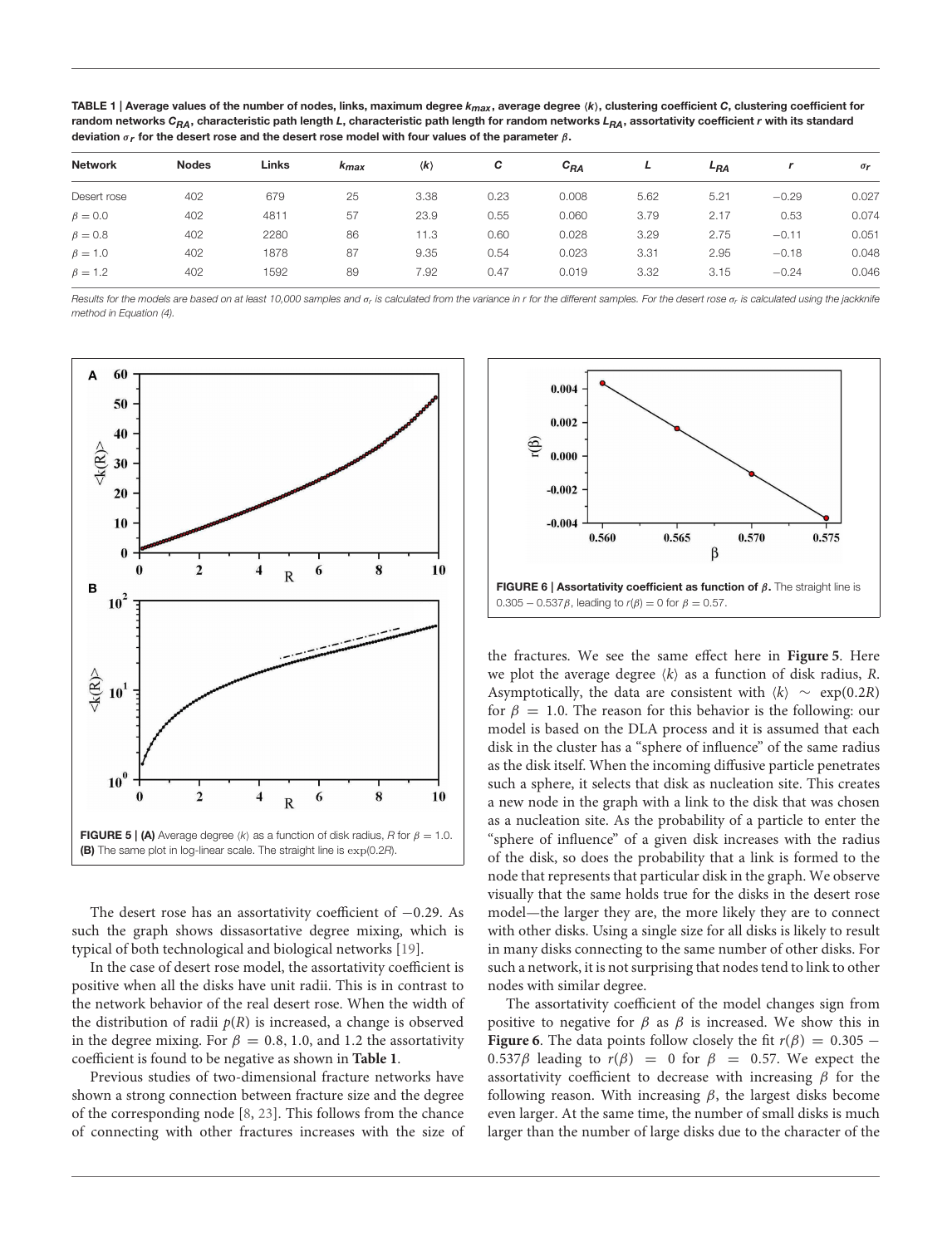

<span id="page-5-0"></span>radius distribution that we use. We have just argued that the larger the disk, the higher the coordination mumber is for its equivalent node in the graph. This means that these disks must connect to disks of smaller radius and hence smaller coordination number. This drives the assortativity coefficient down.

A noteworthy simplification in the desert rose model is that the disks are free to grow through other disks. Studies of models generating two-dimensional fracture network models have shown that whether or not fractures act as barriers for other fractures play an important part in whether the resulting graphs show assortative or disassortative degree mixing [\[8,](#page-6-7) [23\]](#page-6-22). Similarly for models generating three-dimensional fracture networks, the ability of fractures to limit the growth of other fractures has been found to have an impact on the degree mixing. However, in this case the models are found to be disassortative, but the strength of the disassortative mixing is weaker if the fractures are free to cross each other [\[8\]](#page-6-7). In the case of the desert rose model, the degree mixing is controlled by the range of the size distribution, and for a sufficient range the model results in disassortative mixing with strength similar to that of the real sample.

The desert rose networks reconstructed from the CT scans also exhibit a broad degree distribution as shown in **[Figure 7](#page-5-0)**. Whether it follows a power law or not cannot, however, be concluded from the data. We studied it for different values of  $\beta$  from 0 to 1.2 by increments of 0.1 in our model. The degree distribution is observed to be broad for  $\beta = 0.8$  and larger. In **[Figure 8](#page-5-1)** the degree distribution is shown in log–log scale for four different sizes with  $\beta = 1.0$ . Since the growth model is based on the DLA process, the disks experience a screening effect and thus the disks deep interior to the desert rose are not selected any more as the nucleation site. This results in their degree to remain constant after placing certain number of disks in the system and therefore data collapse is not observed.

With respect to the relationship between characteristic path length and system size, **[Figure 9](#page-5-2)** shows how L scales linearly when plotted against the ratio  $\ln(N)/\ln(\langle k \rangle(N))$ . This is characteristic of the small-world effect [\[6\]](#page-6-5).

The nature of the graph from the model is in correspondence with the real desert rose graph in terms of the degree distribution



<span id="page-5-1"></span>FIGURE 8 | Log–log plot of degree distribution when the radii of the disks are power law distributed with  $\beta = 1.0$  for four values of number of disks  $N = 128, 256, 512,$  and 1024 with N increasing from left to right. The initial slope, in all four cases, is compatible with a power law,  $p(k) \sim k^{-\alpha}$ , where  $\alpha \simeq 1.22$ .



<span id="page-5-2"></span>and degree mixing within a particular range of  $\beta$ . The value of the clustering coefficient is much higher and characteristic path length obtained from the model is lower than that of real desert rose indicating a much denser and highly connected graph. This is probably because the disks are allowed to penetrate through other disks, which is not seen in case of the real desert rose.

## 6. Conclusion

The topology of the desert rose is studied by first scanning it using a CT scanner. By representing the disks as nodes and their intersections as links, we have constructed a graph representation of the crystal.

Based on what is known about the geological processes that lead to the formation of desert roses, we have constructed a DLA-type model where new disks are grown from nucleation sites on existing disks when reached by a random walker.

By comparing the topology, we find that the model gets some features of the real desert rose right, whereas others do not fit so well. In particular, it is found that when all disks are of the same size, the model shows assortative degree mixing whereas